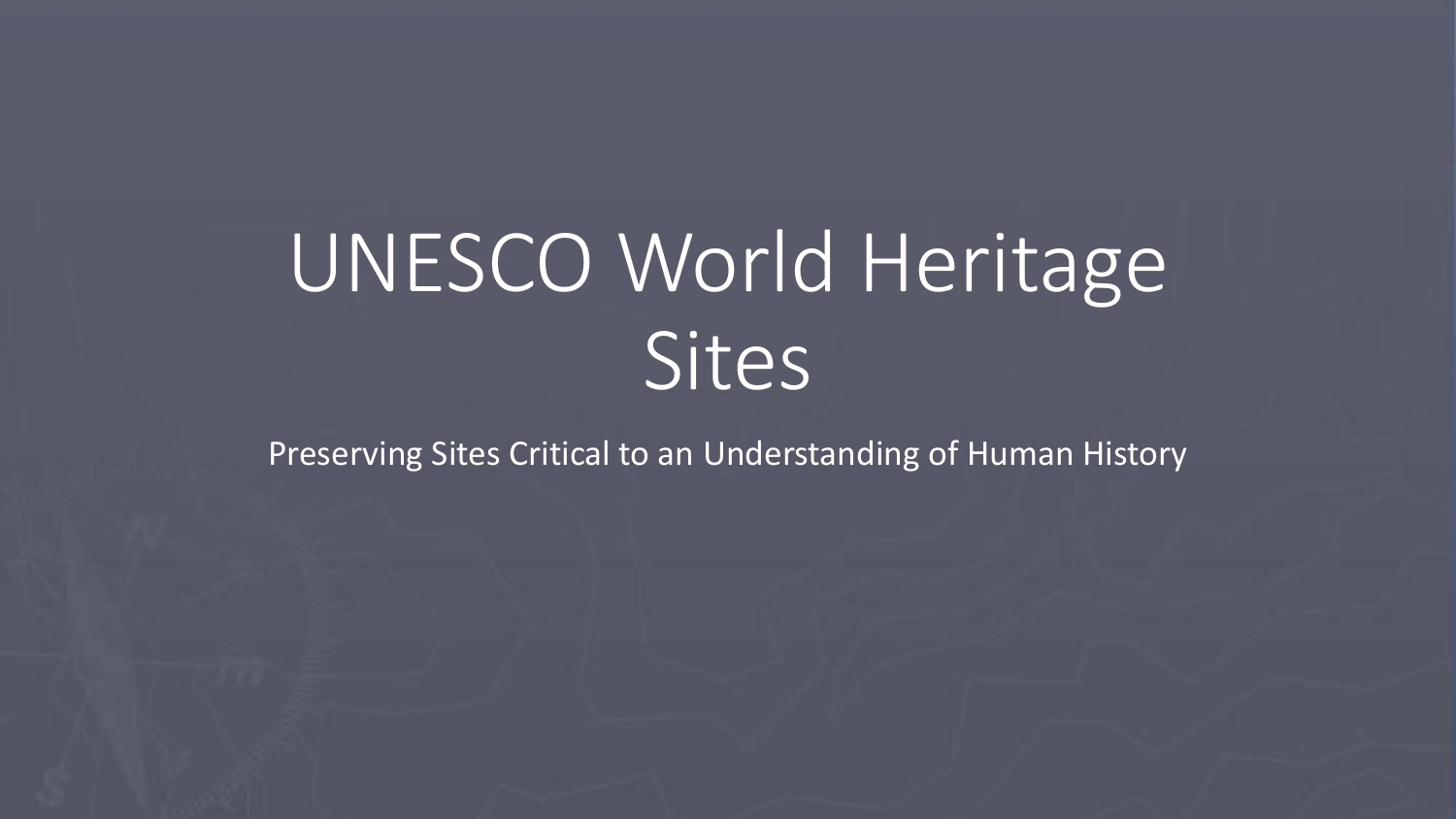## The United Nations Educational Scientific and Cultural Organization

- UNESCO developed in 1945
- World Heritage Sites organized in 1972 as an international body to assist in efforts to preserve and protect sites of significance for humanity
	- Organized after efforts to save Abu Simbel during construction of Aswan High Dam in Egypt

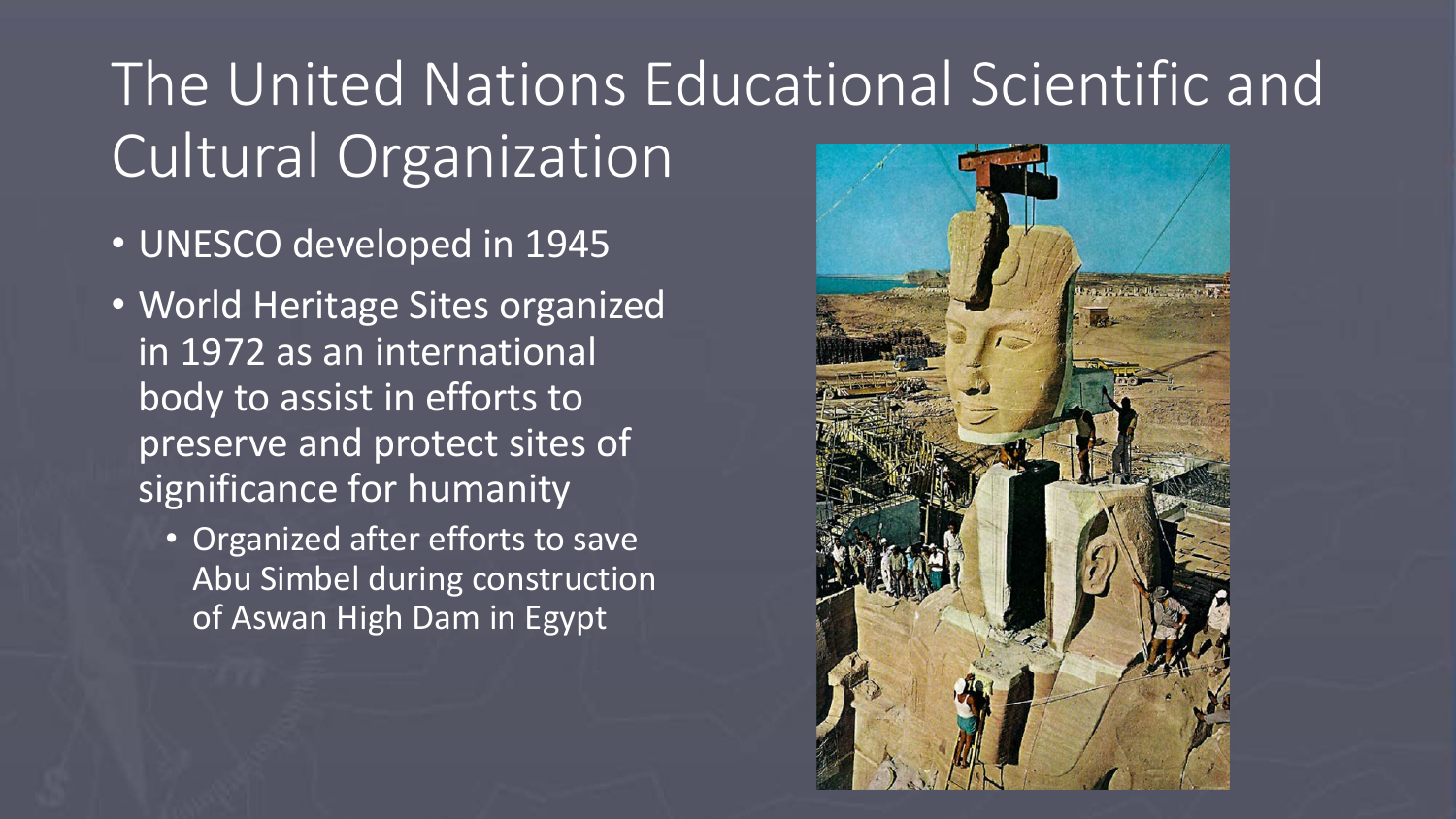## Cultural Sites

- "to represent a masterpiece of human creative genius"
- "to exhibit an important interchange of human values, over a span of time or within a cultural area of the world, on developments in architecture or technology, monumental arts, town-planning or landscape design"
- "to bear a unique or at least exceptional testimony to a cultural tradition or to a civilization which is living or which has disappeared"
- "to be an outstanding example of a type of building, architectural or technological ensemble or landscape which illustrates (a) significant stage(s) in human history"
- "to be an outstanding example of a traditional human settlement, land-use, or sea-use which is representative of a culture (or cultures), or human interaction with the environment especially when it has become vulnerable under the impact of irreversible change"
- "to be directly or tangibly associated with events or living traditions, with ideas, or with beliefs, with artistic and literary works of outstanding universal significance"